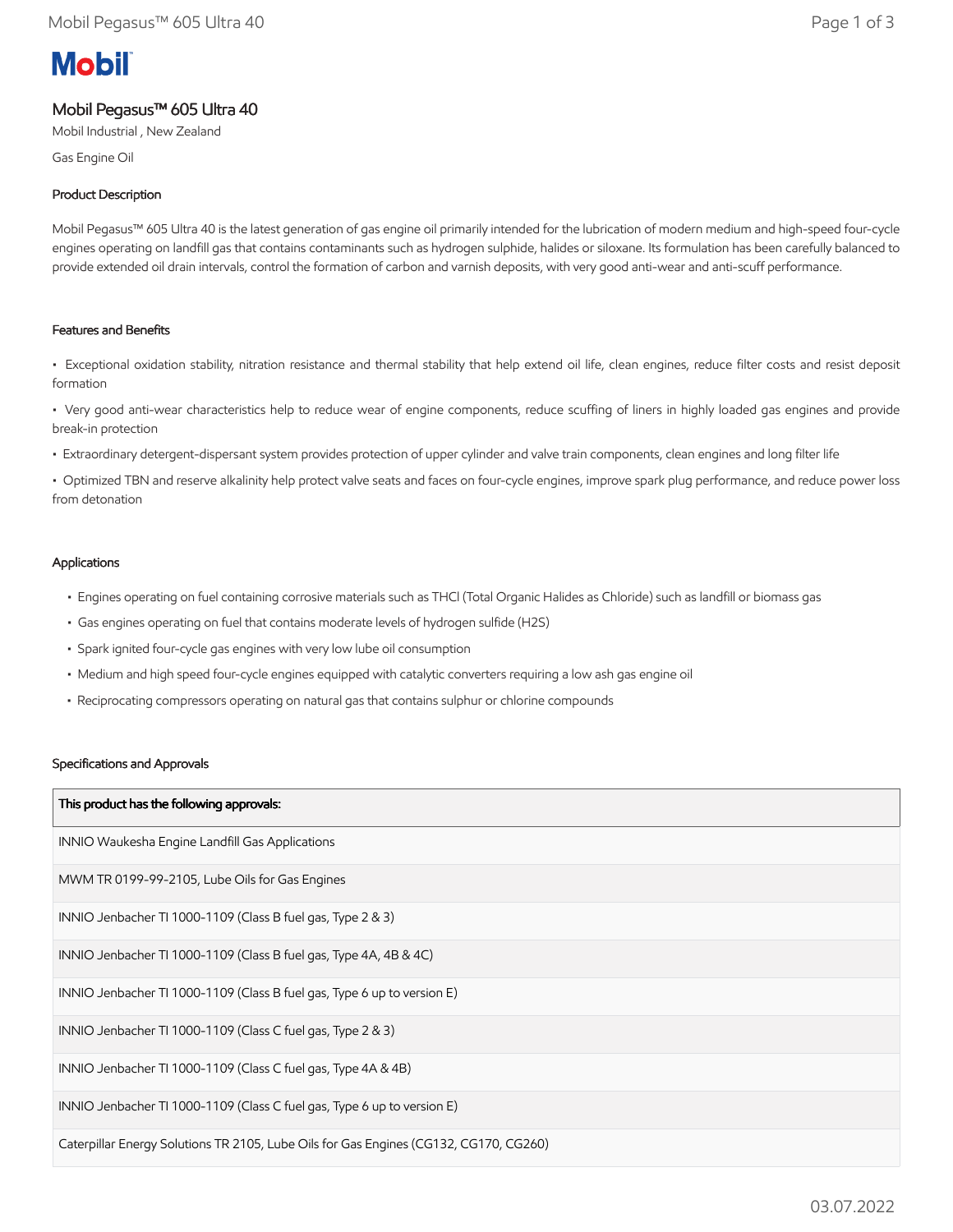#### This product has the following approvals:

#### MAN M 3271-4

INNIO Jenbacher TI 1000-1109 (CAT (catalyst) approved)

INNIO Jenbacher TI 1000-1109 (Class C fuel gas, Type 4A, 4B & 4C)

Rolls-Royce Solutions Augsburg (former MTU Onsite Energy) Gas Engine Series 400 - all engines operated with SCR catalyst and cleaned biogas (from digestion or sewage gas) and cleaned landfill gas

MAN M 3271-5

This product meets or exceeds the requirements of:

**Caterpillar** 

#### Properties and Specifications

| Property                                                   |               |
|------------------------------------------------------------|---------------|
| Grade                                                      | <b>SAE 40</b> |
| Ash, Sulfated, mass%, ASTM D874                            | 0.6           |
| Density @ 15.6 C, kg/l, ASTM D1298                         | 0.850         |
| Flash Point, Cleveland Open Cup, °C, ASTM D92              | 268           |
| Kinematic Viscosity @ 100 C, mm2/s, ASTM D445              | 15            |
| Kinematic Viscosity @ 40 C, mm2/s, ASTM D445               | 138           |
| Pour Point, °C, ASTM D97                                   | $-21$         |
| Viscosity Index, ASTM D2270                                | 110           |
| Base Number - Xylene/Acetic Acid, mg KOH/g, ASTM D2896 (*) | 5.7           |

(\*) use of other ASTM approved solvents may yield different results

#### Health and safety

Health and Safety recommendations for this product can be found on the Material Safety Data Sheet (MSDS) @ [http://www.msds.exxonmobil.com/psims](http://www.msds.exxonmobil.com/psims/psims.aspx) /psims.aspx

All trademarks used herein are trademarks or registered trademarks of Exxon Mobil Corporation or one of its subsidiaries unless indicated otherwise

03-2022 Mobil Oil New Zealand Limited 164-188 Beaumont St Auckland New Zealand

+ 64 4 498 4000 [http://www.exxonmobil.com](http://www.exxonmobil.com/)

Typical Properties are typical of those obtained with normal production tolerance and do not constitute a specification. Variations that do not affect product performance are to be expected during normal manufacture and at different blending locations. The information contained herein is subject to change without notice. All products may not be available locally. For more information, contact your local ExxonMobil contact or visit